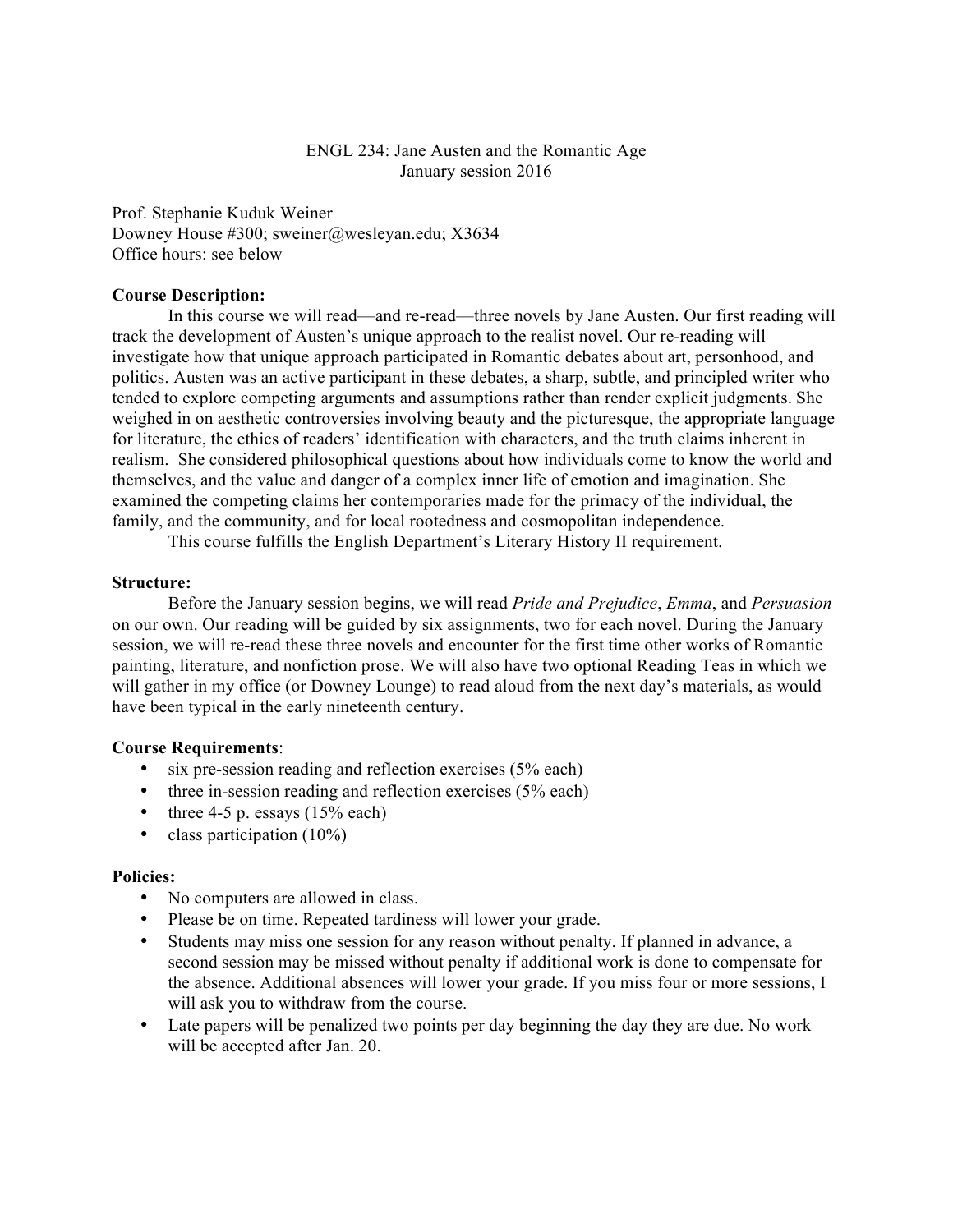# **Wed. 1/6: Romantic knowledge I: reason and imagination**

Morning session (10:00-12:30):

- Coleridge, "This Lime-Tree Bower, My Prison," "Kubla Khan" (Norton)
- Shelley, from "A Defence of Poetry" up to the \*\*\* on p. 863 (Norton)
- Keats, "Ode to a Nightingale" (Norton)
- Keats, letters to Bailey (Nov. 22, 1817) and to George and Thomas Keats (Dec. 21, 27?, 1817) (Norton)

Afternoon session (2:30-4:30):

• *Emma*, vol. I

# **Th. 1/7: Transparent and literary language**

Morning session:

- Locke, "Of the Remedies of the foregoing Imperfections and Abuses [of words]," from *An Essay Concerning Human Understanding* (moodle)
- Wordsworth, "We are Seven," "I Wandered Lonely as a Cloud," and [The Blind Beggar; Bartholomew Fair] from Book Seventh of the 1805 *Prelude* (Norton)
- Wordsworth, [The Subject and Language of Poetry] and [What Is a Poet?] from Preface to *Lyrical Ballads* (Norton)
- Byron, stanzas 96-76 of *Childe Harold's Pilgrimage* and Canto I of *Don Juan* (Norton)
- Clare, "Pastoral Poesy" and "The Peasant Poet" (Norton)

Afternoon session:

• *Emma*, vol. II

Reading Tea (4:45-5:45)

# **Fri. 1/8: Home and close-to-home: the beautiful and the picturesque**

Morning session:

- Constable, "Golding Constable's Kitchen Garden" (pl. 12), "Golding Constable's Flower Garden" (pl. 13), "Willy Lott's House" (pl. 14), "Full-Scale Study for 'Hadleigh Castle'" (pl. 43), "Hadleigh Castle" (fig. 48)
- Wordsworth, "The Ruined Cottage" (Norton)
- Coleridge, "The Eolian Harp" (Norton)
- Dorothy Wordsworth, from Alfoxden and Grasmere Journals (Norton)
- Keats, "To Autumn" (Norton)
- Paintings by Girtin and others (moodle)

Afternoon session:

• *Emma*, begin vol. III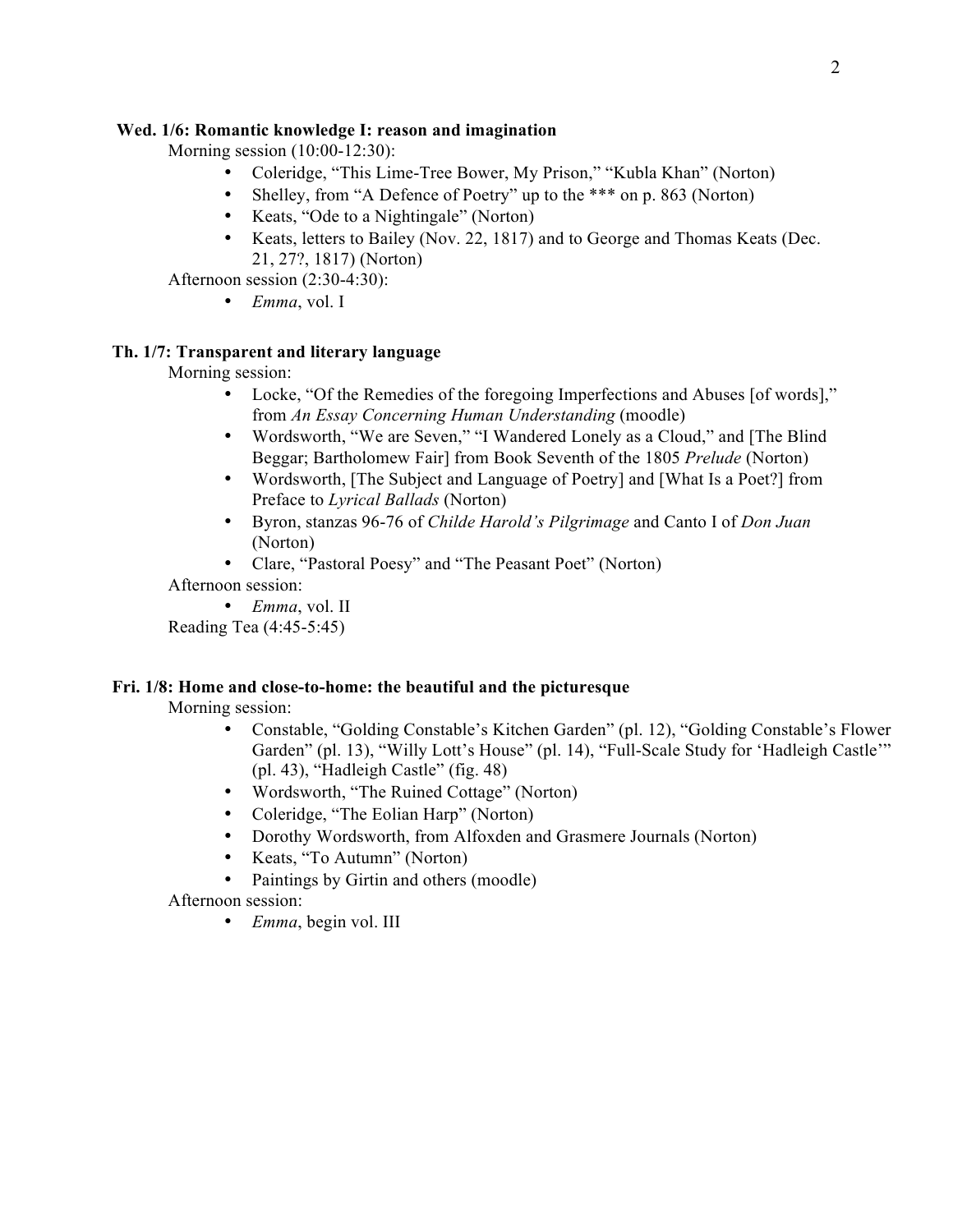#### **Sat. 1/9: The Romantic individual I: interiority**

Morning session:

- Smith, *Elegiac Sonnets* (Norton)
- Wordsworth, ["Emotion Recollected in Tranquillity"] from Preface to *LB* (Norton)
- Coleridge, "Frost at Midnight" (Norton)
- Keats, "On Seeing the Elgin Marbles," "When I have fears that I may cease to be," "Ode on Melancholy" (Norton)
- Clare, "I Am" (Norton)

Office hours 1:30-2:30

Afternoon session:

• *Emma*, finish vol. III

Office hours: 4:30-5:30

## **Sun. 1/10: no class**

## **Mon. 1/11: Reading**

Morning session:

- PAPER ONE DUE
- Blake, "Introduction" to *Songs of Innocence* (Norton)
- Lamb, from "On the Tragedies of Shakespeare" and "Detached Thoughts on Books and Reading" (Norton)
- Keats, "On First Looking into Chapman's Homer," "On Sitting Down to Read *King Lear* Once Again" (Norton)
- Wordsworth, [The Dream of the Arab] from Book Fifth of the 1805 *Prelude* (Norton)

Afternoon session:

- *Persuasion*, ch. 1-12
- Shakespeare, sonnet #73 (moodle)
- Keats, "To Autumn" (again!) (Norton)

## **Tues. 1/12: The Royal Navy / The Romantic individual II: localism and cosmopolitanism** Morning session:

- Byron, Canto First of *The Corsair* (moodle)
- Portraits of Lord Nelson (moodle)
- Recommended: Willis, from *In the Hour of Victory* (moodle)
- Recommended: Wilson, from *Empire of the Deep* (moodle)
- *Persuasion*, ch 13-end

Office hours 1:30-2:30

Afternoon session:

- Constable, "Boat-Building near Flatford Mill" (pl. 11), "Flatford Mill" (pl. 16-18), "The White Horse" (pl. 21), "The Haywain" and detail (pl. 23-24), "The Leaping Horse" and detail (pl. 37-38), "The Cornfield" and detail (pl. 39-40)
- Wordsworth, lines 1-32, 271-489, 609-674 of Book First and lines 257-388 of Book Eleventh of the 1805 *Prelude* (Norton)
- Byron, st. 1-2, 68-75, 85-98, and 113-14 of Canto III of *Child Harold's Pilgrimmage* (Norton)
- Byron, st. 11-12 of Canto II of *Don Juan* (Norton)
- *Persuasion*, ch. 13-end